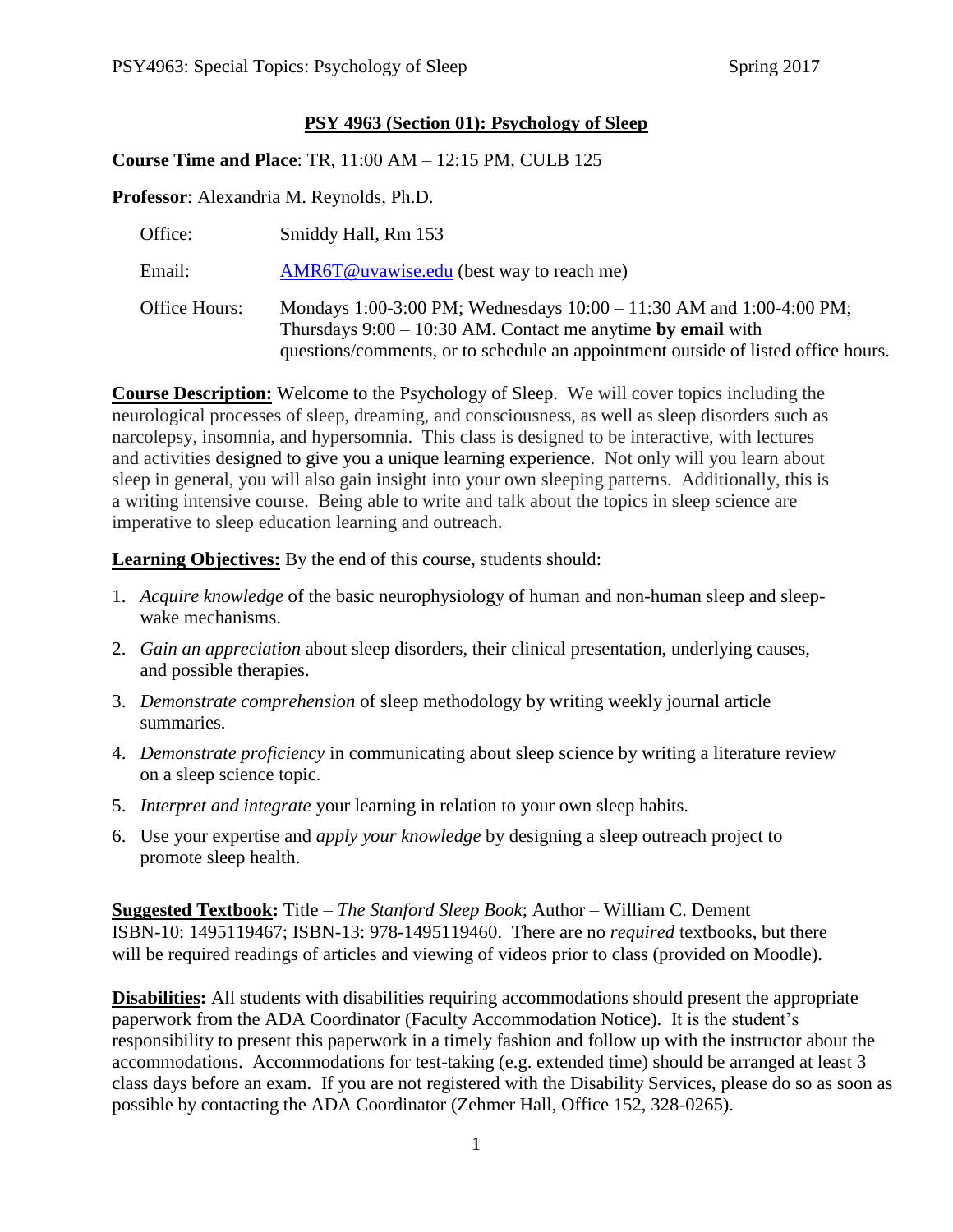**Attendance Policy:** I will take attendance each class. If you come in after I have taken attendance, it is your responsibility to see me after class or your tardy may be counted as an unexcused absence; excessive lateness will be marked as "absent." As in accordance with the College catalogue, "Each student is expected to attend all the classes…" **If you leave before I have dismissed the class**, it will be counted as an unexcused absence, unless I accept your reason for leaving as valid. *If you sleep in class, you will be marked as absent (unexcused). You may also be asked to leave the class.*

After 3 unexcused absences, you will lose 2 points for every subsequent unexcused absence. You personally must submit all excuses for absences me by email *within one week* of your return to class. Failure to sign the attendance sheet and/or failure to submit a timely excuse will automatically be considered unexcused. Athletes: I do not accept an excuse *from your coach*, but only from you.

**You are responsible for completing any work or assigned material.** I **generally will not allow you** to make up quizzes/tests. Make-ups for exams are only allowed with a valid excuse (provided within one week of the exam). If at all possible, notification should be given prior to the exam/quiz. *All makeups must be scheduled within 3 business days of the date of the missed exam.*

## **Classroom Policies:**

- **Plagiarism** is prohibited and a violation of the honor code. Your writing assignments and homework must be entirely your own work. Evidence of plagiarism may be submitted for honor's violations. Plagiarism includes taking any material word-for-word or in paraphrased form, from another source (e.g. another student, published material, or the internet) without appropriately citing the source. It also includes taking another person's ideas and claiming them as your own.
- **Academic Cheating** is unacceptable conduct and a violation of the honors code. This includes any form of cheating on exams or allowing others to copy your answers. Academic cheating will result in a grade of zero for the assignment, and possibly a grade of "F" for the class.
- **Disorderly conduct** that inhibits or interferes with the educational responsibility of the University's social-educational activities is not allowed.
- **Tobacco use** (including chewing tobacco) is prohibited.
- **Cell phone use**: *Please do not excessively use your cell phone during class.* It is disruptive for students to text or participate in other activities during class time. The exception: cell phone use is prohibited during exams and quizzes. **You will receive a grade of "zero"** on the exam/quiz if your phone rings or if you use it during the exam/quiz.

## **Course structure and grading policy:**

| 2 Exams x 10 points each $=$                 | 20 points    |
|----------------------------------------------|--------------|
| Literature Review Paper $=$                  | $+20$ points |
| Outreach Project and Presentation =          | $+20$ points |
| 10 Weekly Article Reviews x 1 point each $=$ | $+10$ points |
| 2 Quizzes x 5 points each $=$                | $+10$ points |
| Sleep Assessment Paper $=$                   | $+10$ points |
| Sleep Hygiene Application Paper $=$          | $+5$ points  |
| 2 Sleep Log x 2.5 points each $=$            | $+5$ points  |
| Total points possible=                       | 100 points   |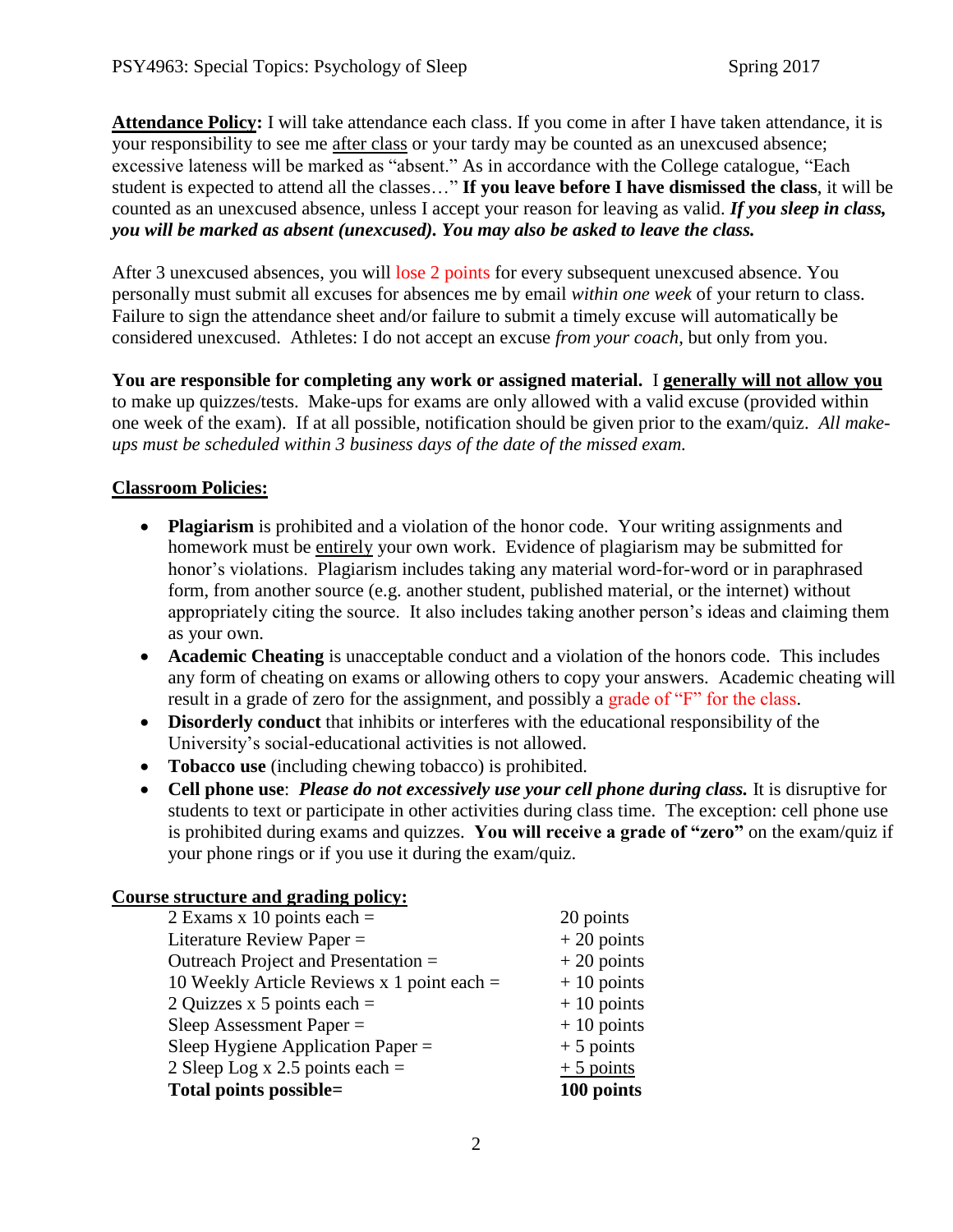## **Grade Standards**

 $A = 90$  or above;  $B = 80-89.9$  (87-89.9 = B+); C = 70-79.9 (77-79.9 = C+); D = 60-69.9 (67-69.9  $= D+$ ; F = under 60

**Exams and Quizzes:** There will be two exams this semester (including the final exam). The final exam *will not be cumulative*. Exams will consist of multiple choice and short answer questions. There will be two online quizzes, constructed in the same manner as the exams.

**Weekly Article Reviews**: You will be provided with journal article readings for each major topic in this course (roughly each week). There will be a total of 10 major topics, where there are several articles provided for you to review each week. Even though you will be supplied with multiple articles per week, you are only required to pick **\*ONE\*** article to review each week. You will write a minimum of 400 words, explaining/describing the contents of the article (no copying), the merits of the study/review, the cons/faults of the work, and the implications of that information (for example, if it is a public health concern and what that information would do to help the general public). You should always write in APA format. All work that you submit for these activities is expected to be original and your own, without plagiarism.

**Literature Review Paper**: You will pick a topic that is related to sleep and write an APA formatted literature review paper. You will be required to have at least five journal articles (NOT including any articles provided as part of the reading). You may include supplied articles and write about them in your paper, but they should not be included in the five that you originally turn in for your topic. You will be provided a rubric and more information on this literature review. You will be required to peer review one paper, which will be chosen by the professor. See the schedule below for all due dates. All work that you submit for these activities is expected to be original and your own, without plagiarism.

**Outreach Project and Presentation**: Educating the public is a very large part of sleep science. You will complete a sleep outreach project as a group. Your idea MUST be approved by the deadline (see schedule below) in order for you to get credit for your project. You will also present your project, as a group, during the last week of classes. Examples of projects include writing and illustrating a children's book about sleep, putting together an education-level appropriate presentation for individuals at an assisted-living community, maintaining a blog the entire semester about sleep education, etc. You may receive extra credit points for outreaching to the local community (for example: reading your children's book to a local elementary school class). See "Extra Credit" section for more information.

**Sleep Log, Assessment Paper, and Application Paper:** The *sleep log activity* will provide more insight into your own sleep patterns. Students will maintain a log of sleep patterns from  $2/7/2017 - 2/14/2017$  with the log sheets provided, and turn in the log on  $2/14/2017$ . We will review sleep logs and patterns during class, as well as walk through how to assess your sleep using sleep questionnaires. The first paper (*Sleep Assessment*) will be an APA formatted paper, which will describe your own sleep patterns, observations, as well as a plan to improve your sleep habits based on what you have learned in the course thus far. You will include your sleep questionnaire scores in this paper. During the next few weeks, you will pick one week to repeat your sleep log. During this week, you will actually implement the changes that you proposed in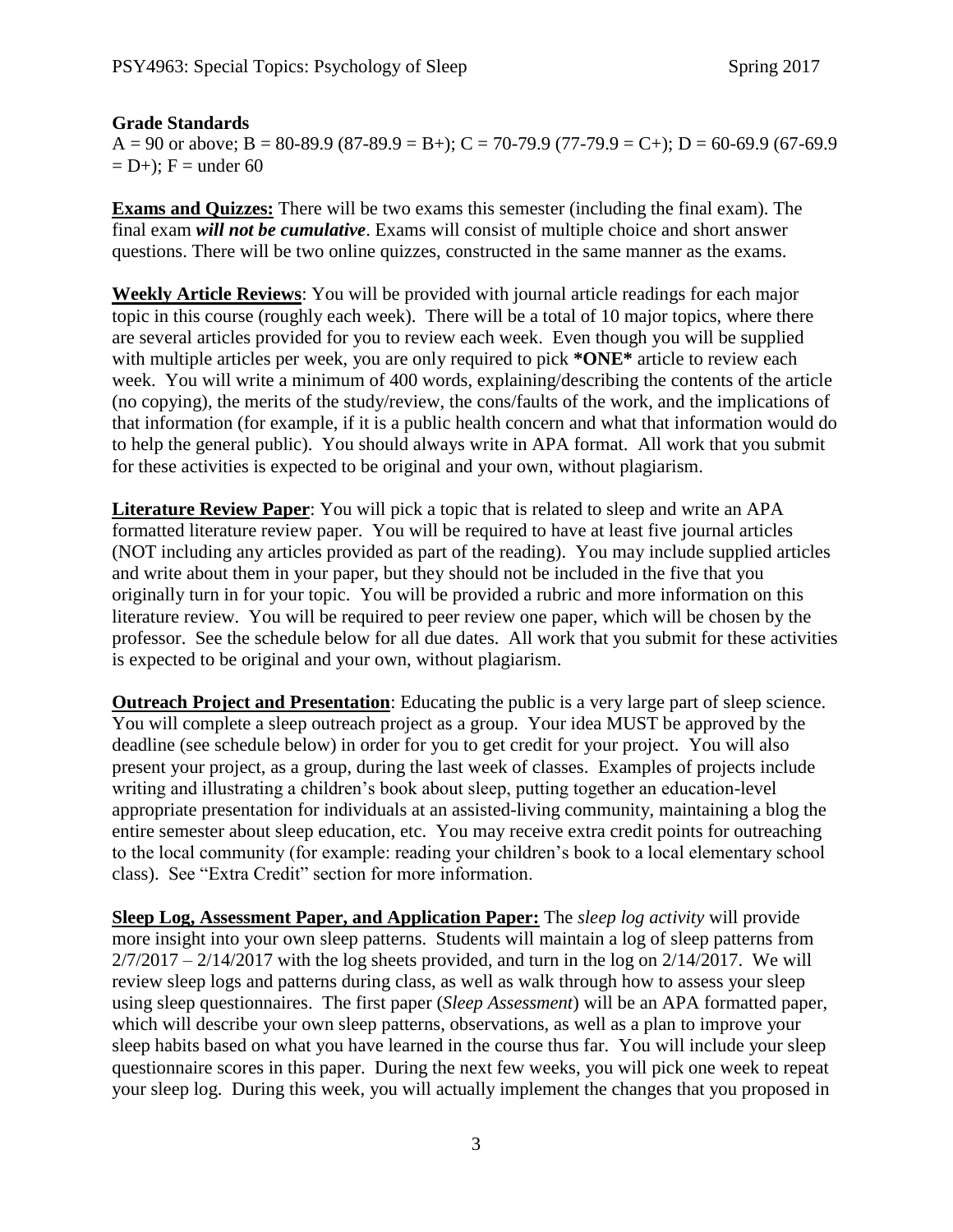your original Assessment Paper. The description of this process and the results will be described in your *Sleep Hygiene Application Paper*. You will retake the questionnaires after you have finished the week and see if there were any improvements in your sleep patterns and results. The second sleep log must be turned in with this paper in order to receive credit. Templates will be provided for these papers. See the schedule below for all due dates. All work that you submit for these activities is expected to be original and your own, without plagiarism.

**Extra Credit:** Several extra credit opportunities will be available and announced in class. Examples of extra credit opportunities include participation in experiments (generally 1 extra credit point per hour) and short additional assignments (e.g. "pop quizzes") randomly distributed throughout the semester. Additionally, you will have an excellent opportunity for 5 points of extra credit if you implement your outreach project. You MUST have this implementation completed at least 3 weeks prior to the end of the semester (April 7<sup>th</sup>, 2017) for *extra credit*.

**E-mail etiquette:** You are *always* encouraged to contact me via e-mail with any questions or concerns that you may have. Please see the following important information about email:

- Please send emails from your UVa-Wise account only
- Check the syllabus/Moodle page to make sure the answer is not already there
- Please use appropriate etiquette (begin with greeting, end with appropriate signature) and provide enough information to help me help you (tell me your full name, the course name, and what section you are in)
- Please reread your email before sending to make sure that it makes sense and does not have any spelling/grammar errors
- Monday through Friday, I will be responding to student emails within approximately 24 hours. However, it will take me longer on the weekends to respond, so please be sure to contact me with enough time to get a response before your assignment is due. **If you wait until the last minute to complete your work, you will likely not get a response from me in time to solve your issue.**
- All e-mail from Moodle and my emails go to your UVa-Wise account (unless you have set it up otherwise); therefore*, you are responsible for checking your UVa-Wise email account regularly.*

**Sexual Misconduct/Harassment Statement:** The University of Virginia's College at Wise strives to provide a working and educational environment for all faculty, staff and students that is free from sexual misconduct/harassment. Sexual harassment, sexual assault and other acts of sexual misconduct are forms of sex discrimination prohibited by Title IX. The College reaffirms its commitment to maintain a campus environment emphasizing the dignity and worth of all members of the college community. To view the UVa-Wise's Sexual Misconduct/Harassment policy, please visit: [http://www.uvawise.edu/compliance/TitleIX.](http://www.uvawise.edu/compliance/TitleIX) If you have questions or concerns, please immediately contact your Title IX Coordinator, Tabitha Smith, (Office: 276- 328-0131, Cell: 276-870-5065, [tabitha.smith@uvawise.edu\)](mailto:tabitha.smith@uvawise.edu). The office is located on the first floor of Cantrell Hall.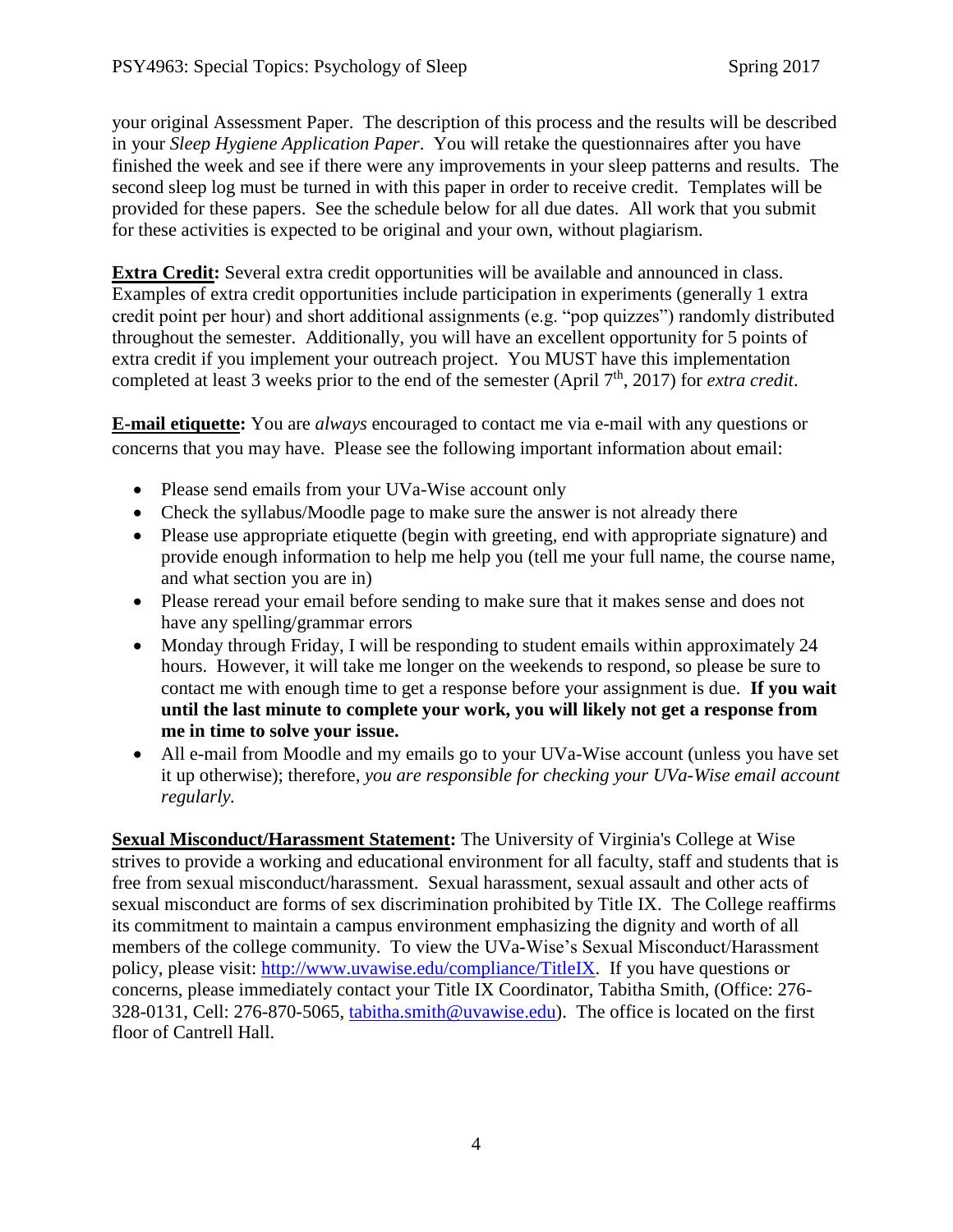Please note that I am considered a Title IX Responsible Employee, which means that if you disclose any relevant experiences (e.g., sexual harassment or sexual assault) that occurred to you or someone else on campus, I am legally obligated to report them to our Title IX coordinator.

**If you are experiencing trouble in the course**: See me immediately! If you perform poorly on the first test, *please* take the initiative to come in and talk to me about how to make things better. Do not be embarrassed – I am here to help you.

**Important Note about Writing**: This is a writing intensive course. As part of our *Wise Writes* plan that was implemented as part of our SACS accreditation, faculty at UVa-Wise acknowledge that we should expand on our writing practices in order to build strong, confident writers. You will be provided with templates and rubrics for your writing assignments so that you fully understand the expectations for each assignment. Dissemination of knowledge in the sciences requires individuals to be able to proficiently speak and write about science. This is especially true and important in the sleep sciences, as so much of our job is to educate the public on proper sleep practices, sleep disorders, and results of our continuous research in the field. Upon completion of this course, students are expected to:

- Practice and demonstrate critical reading skills by writing about the connections between journal articles and public health implications
- Implement pre-writing, multiple drafts, and peer review and editing in order to understand the important of writing as a process
- Find and evaluate valid, diverse, recent, and relevant academic research in online formats and learn how to effectively use that research to meet writing goals
- Practice accurately summarizing, paraphrasing, and quoting research abilities to avoid plagiarism
- Develop a college writing standard that coincides with APA formatting and guidelines by writing a research literature review paper with all the required elements
- Gain confidence in writing ability and literal voice

**Note about previous Special Topics Courses:** You may have taken a similar special topics or research course in the past. Please note that "double-dipping" (using work from previous courses) is considered a form of self-plagiarism and will be reported as an honor code violation. All work for this course must be unique and completed independently.